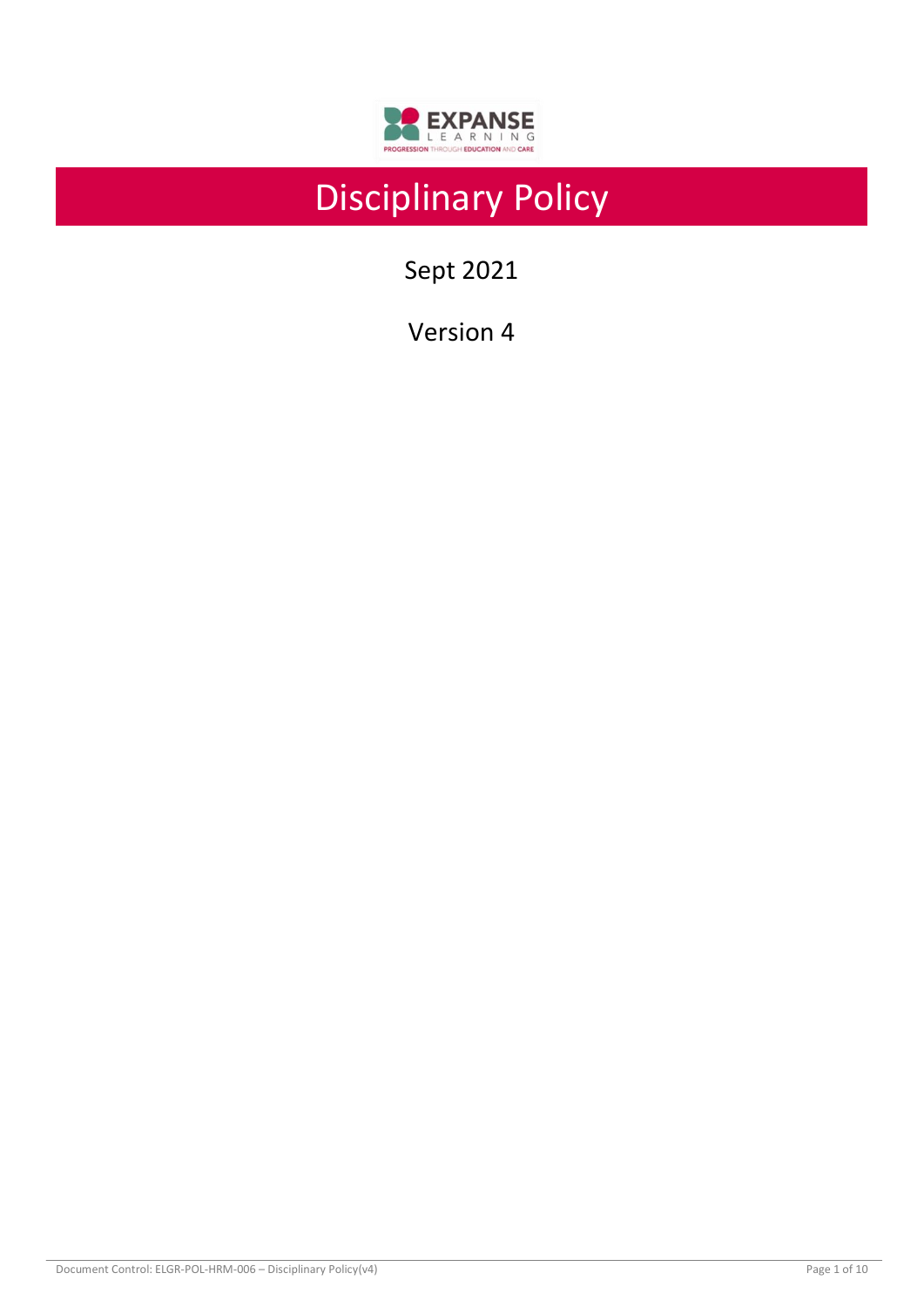## **1. Scope**

This policy is applicable to all Expanse Learning employees. With the exception of the section entitled *'Alternative Disciplinary Sanction'*, this policy is *entirely non-contractual* and does not form part of employees' terms and conditions of employment.

## **2. Aims**

This policy aims to:

- $\circ$  Help and encourage all employees to achieve and maintain satisfactory standards of conduct
- o Set out the procedures for when an employee's conduct falls below the expected standard
- o Ensure that all employees are treated fairly and consistently when a disciplinary issue is being dealt with
- $\circ$  Line Managers will be responsible for the application of the disciplinary policy for the employees under their leadership. They may be supported by Corporate Services where it is deemed appropriate. *Guidance should be sought before disciplinary process commences.*

## **3. Legislation and guidance**

These disciplinary procedures are based on the Disciplinary and grievance code of practice from ACAS

## **4. Definitions**

*A disciplinary issue* will arise when an employee has not behaved to the standard expected of them.

Appendix 1 sets out a non-exhaustive list of examples of what we define as *misconduct and gross misconduct.*For the avoidance of doubt, this policy does not apply to cases involving sickness absence, redundancy or poor performance. Please refer to the Absence Management Policy, Redundancy Policy and Capability Policy for further information in these circumstances.

## **4. Disciplinary procedures**

Minor disciplinary issues will be dealt with informally at first, and will be escalated only where:

- o There has been no resolution
- $\circ$  The issue is more serious
- o There are repeated or multiple instances of misconduct
- o There is suspected gross misconduct

When dealing with an issue informally, the employee's line manager will organise a brief meeting with the employee and set out the concerns. They will remind the employee of the expected standard of behaviour and consider what support is needed to help them improve. Notes will be taken and retained. If the issue cannot be dealt with informally, formal procedures will begin. The employee will be notified of this in a face-to-face meeting with their Line Manager. This will be followed up in writing.

## **5. Suspension**

In some circumstances it will be appropriate to suspend an employee temporarily, for example, where there is suspected gross misconduct. This will be a neutral act in that, in itself, it does not amount to guilt or constitute disciplinary action. Where this is necessary:

- $\circ$  The Line Manager must authorise the suspension. If it is the Line Manager who is the subject of the disciplinary procedure, the Senior Leadership Team must authorise the suspension
- $\circ$  The staff member will be informed of the suspension in a face-to-face meeting, followed by a notification in writing within 3 working days
- During any suspension the employee will be paid in accordance with their terms and conditions.

## **6. Investigation**

If it becomes necessary to formally address issues regarding an employee's conduct the matter will first be investigated by an appointed independent investigating officer. The purpose of this is to enable Expanse Learning to establish a fair and balanced view of the facts relating to the allegation against the employee before deciding whether or not to proceed to a disciplinary hearing.

This will be carried out thoroughly and as quickly as possible in all circumstances. Confidentiality will be maintained, as far as reasonably practicable, during the investigation and throughout the disciplinary process, should this be activated.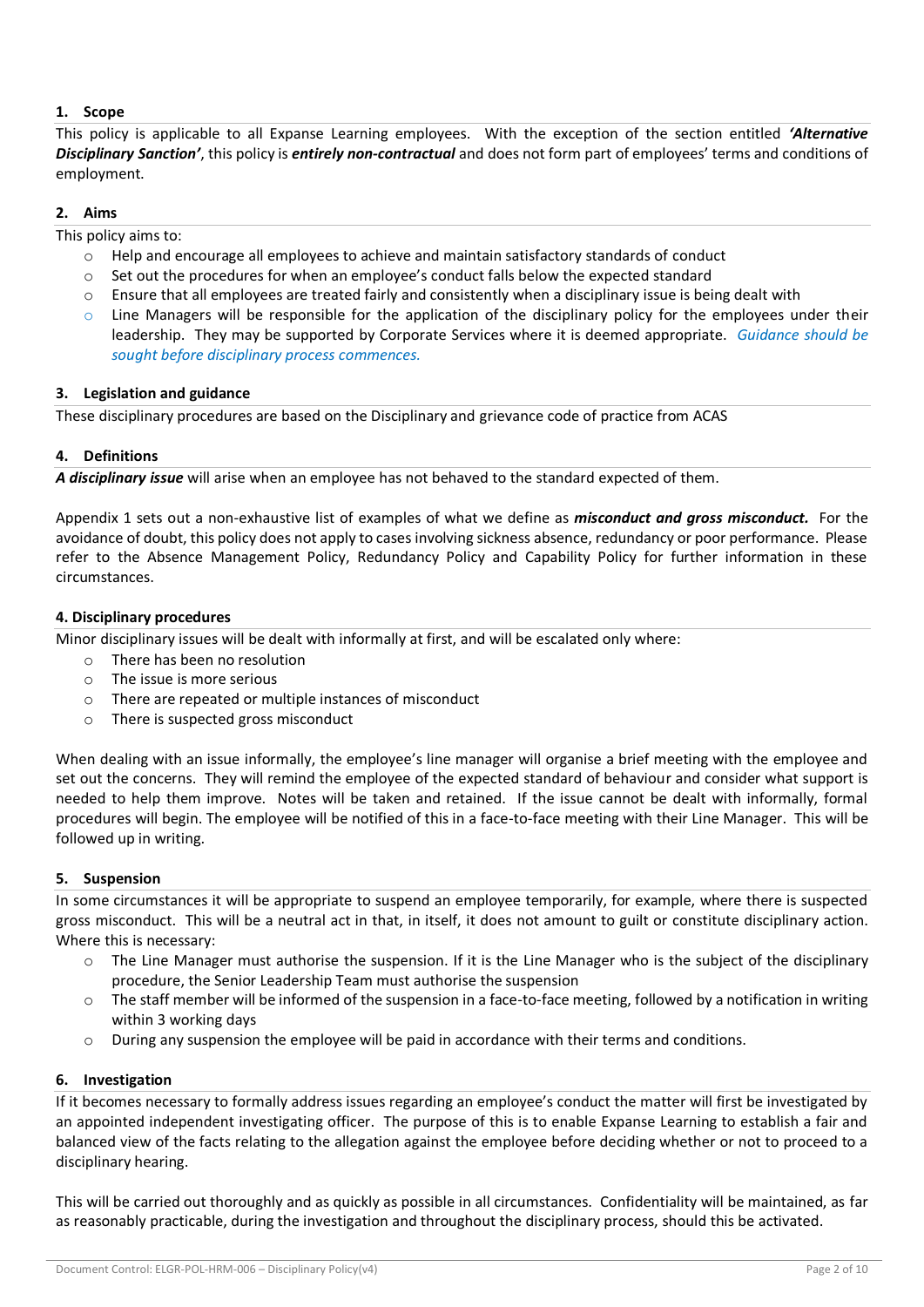Employees do not have the right to bring a colleague or trade union representative to investigation interviews. The employee will be informed of the outcome of the investigation in writing. If the investigating officer determines that the matter should move forward to a formal disciplinary hearing a disciplinary officer will be appointed. This will be a person independent from the investigating officer.

## **7. Notification**

If after an investigation has been carried out, it is considered that there is a case to answer, the employee will be informed in writing, as early as possible of the allegations against them, the basis for those allegations and what the likely range of consequences will be if Expanse Learning decide after the hearing that the allegations are true.

The employee will receive written notice of the date, time and location for the disciplinary hearing. The hearing will be held as soon as reasonably practicable and the employee will be given reasonable time to prepare their case based on the information given to them. This will usually be between 2 and 5 working days however the meeting could be sooner if it is agreed by both parties.

The notification will include:

- o Details of the alleged misconduct and its possible consequences
- o Copies of any written evidence, including witness statements
- o The time, date and location of the disciplinary meeting
- $\circ$  A statement that the employee has the right to be accompanied by a colleague or a trade union representative
- o Notification that the employer intends to call witnesses (if relevant)
- o If the employee intends to call a witness, they should notify the employer.
- o Name of the disciplinary officer who will conduct the hearing.

## **8. Rearranging and adjourning hearings**

If an employee or companion cannot attend a hearing, the employee should inform the hearing officer immediately. Expanse Learning will usually re-arrange the meeting. Employees must make every effort to attend a scheduled hearing and failure to attend without good reason may be treated as misconduct. If the employee fails to attend without good reason or are persistently unable to attend, Expanse Learning may need to make decision based on the available evidence including any written representations the employee may have made.

A hearing may be adjourned if Expanse Learning need to carry out further investigations such as re-interviewing witnesses in the light of any new information raised at the hearing. The employee will be given reasonable opportunity to consider any new information obtained before the hearing is reconvened.

## **9. Disciplinary hearing**

At the hearing the person conducting the hearing will explain the case against the employee and go through the evidence that has been gathered. At the hearing an employee:

- o Will be permitted to call witnesses who are willing to give evidence I support of their case and /or produce statements.
- $\circ$  Will be allowed to set out their case and answer any allegations that have been made. The employee will also be given a reasonable opportunity to ask questions, present evidence and call relevant witnesses.
- o Will also be given an opportunity to raise points about any information provided by witnesses.

If an employee intends to call relevant witnesses to appear at the disciplinary hearing (or at an appeal hearing), the employee must give Expanse Learning sufficient advance notice to make arrangement for the witness's attendance. An employee will be given the opportunity to respond to any information given by a witness, however employees will not be permitted to cross-examine any witnesses unless, in exceptional circumstances, Expanse Learning decide a fair hearing could not be held otherwise.

In cases where an employee already has a live warning in place on their file, an independent manager, different to the one who heard the previous disciplinary (and where appropriate, appeal) will be appointed to conduct the disciplinary hearing.

If, after a disciplinary hearing, misconduct is considered to have taken place the outcome will be confirmed in writing as soon as is practicable.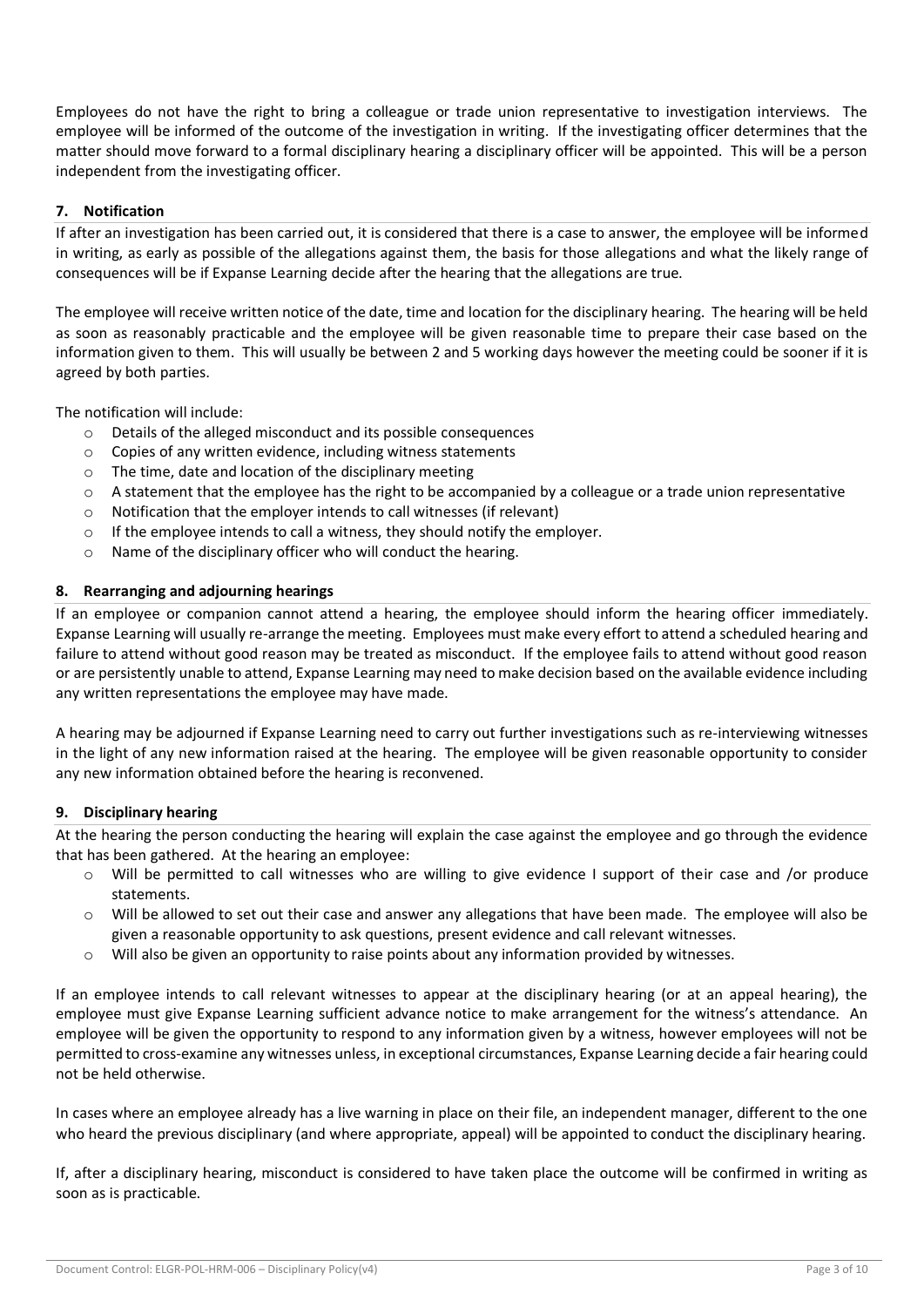## **10. Right to be accompanied**

Employees have the statutory right to be accompanied to any formal disciplinary hearing (including appeals hearings) by a colleague or trade union representative. The employee must tell the manager conducting the hearing who the companion is in good time before the hearing.

If the companion is unavailable at the time a hearing is scheduled and will not be available for more than five working days Expanse Learning may require the employee to choose someone else. The companion can address the hearing to put and sum up the employee's case, respond on behalf of the employee to any views expressed at the hearing and confer with the employee during the hearing. A companion may make representations, ask questions and sum up an employee's case, however, does not have the right to answer questions on the employee's behalf, address the hearing if the employee does not wish it or prevent the employer from explaining their case. Employee's may confer privately with their companion at any time during the hearing.

#### **11. Taking appropriate action**

The hearing will be adjourned and a decision about whether further disciplinary action is necessary will be taken.

The employee will be informed of the decision in writing within five working days.

Actions taken may be:

- o **A verbal or informal warning** where it is decided that the action was not serious enough to warrant a formal written warning. This may be accompanied by a notification that arrangements will be put in place to improve the staff members' behaviour, such as a training course or occupational health support
- o **A first written warning** for a first instance of misconduct. A further instance may result in a final written warning. The written warning will explain that a further instance of misconduct or no change in behaviour within a given timeframe will result in a final warning
- o **A final written warning** where the employee has already received a first warning, or where the employee's misconduct was sufficiently serious. A further instance may result in demotion or dismissal
- o **Dismissal** where there has been gross misconduct, or a final written warning has already been given.

We will refer a case of teacher gross misconduct to the Department of Education (DfE) if we believe the case is so severe that they should consider whether the teacher should be prevented from teaching. We will also refer cases to other relevant authorities where appropriate such as the Local Authority.

As a general rule, the duration of warnings are as follows:

| Level of warning     | <b>Timescale</b> |  |
|----------------------|------------------|--|
| A verbal of informal | 6 months         |  |
| A first written      | 6 months         |  |
| A final written      | 12 months        |  |
| Dismissal            | N/A              |  |

#### **12. Dismissal**

Once the decision to dismiss has been taken, the disciplinary hearing manager will dismiss the staff member with notice. Please refer to appendix 4.

#### **13. Appeals process**

- $\circ$  The employee has the right to appeal any sanction. Appeals must be made in writing within five working days of the decision, setting out at the same time the grounds for appeal. A disciplinary appeals officer/panel will be appointed.
- Appeals will be heard without unreasonable delay and at an agreed time and place. Employees' statutory right to be accompanied by a companion will apply as with formal disciplinary hearings. Notes will be taken, and a copy sent to the employee.
- $\circ$  The appeal will be dealt with impartially and by senior leaders or governors who have not previously been involved in the case.
- $\circ$  The employee will be informed in writing of the results of the appeal hearing within 5 working days.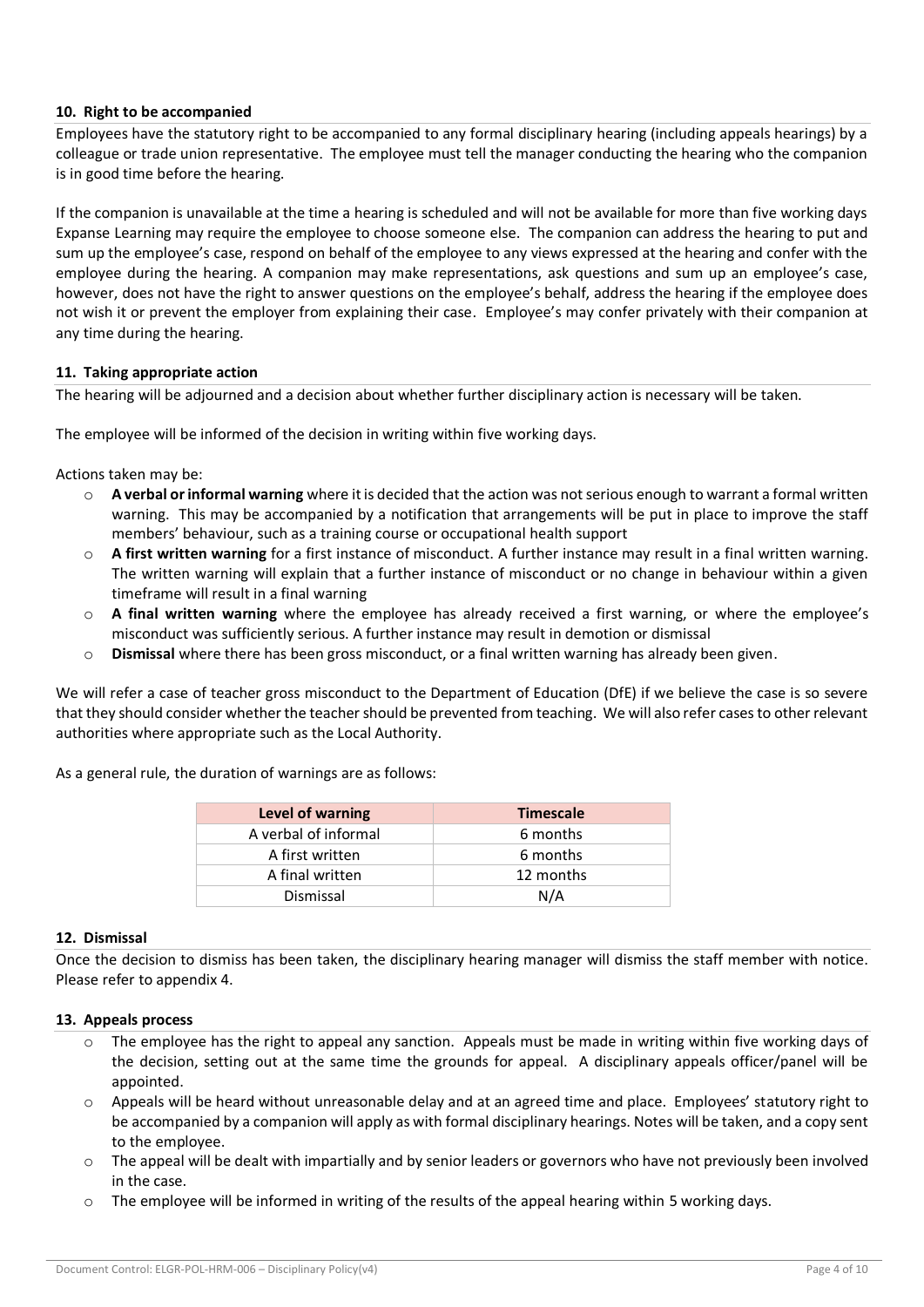## **14. Special cases**

If the employee:

- Involved in a disciplinary procedure is also the trade union representative, we will notify the union and discuss the matter with an official employed by the union before action is taken, after obtaining the employee's agreement. The procedure will continue as normal.
- $\circ$  Who is subject to disciplinary procedures raises a grievance about the disciplinary allegations or the procedure itself, the grievance procedure will run concurrently.
- $\circ$  Who is subject to disciplinary procedures raises a grievance about something unrelated to the disciplinary, consideration will be given to pausing the disciplinary while the grievance is addressed.

## **15. Alternative Disciplinary action**

As an alternative to issuing a final warning or as an alternative to dismissal, Expanse Learning reserves the right to demote an employee for a fixed period, but for no longer that three months. This will be done by notice in writing to the employee. Expanse Learning also reserves the right to impose a reduction in the employee's salary for the period of the demotion and the written notice will detail any changes to the employee's terms and conditions of employment arising from such demotion. In particular, the notice will give details of any reduction to salary and/or loss of benefits arising from the demotion. Where demotion is used as an alternative to summary dismissal for gross misconduct, Expanse Learning may also issue the employee with a final written warning.

## **16. Employees with short service**

This disciplinary policy does not apply to any employee who has been employed by the company less than two years

## **17. Record keeping**

Minutes will be kept of all interviews and meetings. Where possible, these will be confirmed as an accurate reflection of what was discussed during the meeting. Records of all materials relating to the disciplinary process will be kept securely, only for as long as necessary and in line with data protection law, our privacy notices and retention policy.

If disciplinary action is taken, a record of this will be added to the employee's personnel file. We will disclose any proven disciplinary offences by an employee if a reference is requested by a future employer.

#### **18. Monitoring arrangements**

This policy will be reviewed every 12 months but can be revised as needed. It will be reviewed by the governing body

#### **19. Links with other policies**

This policy links with our policies on:

- o Staff code of conduct Policy
- o Capability policy
- o Grievance procedures
- o Safeguarding policy
- o ICT Acceptable Use policy
- Data protection and Privacy notice policy

o Equality policy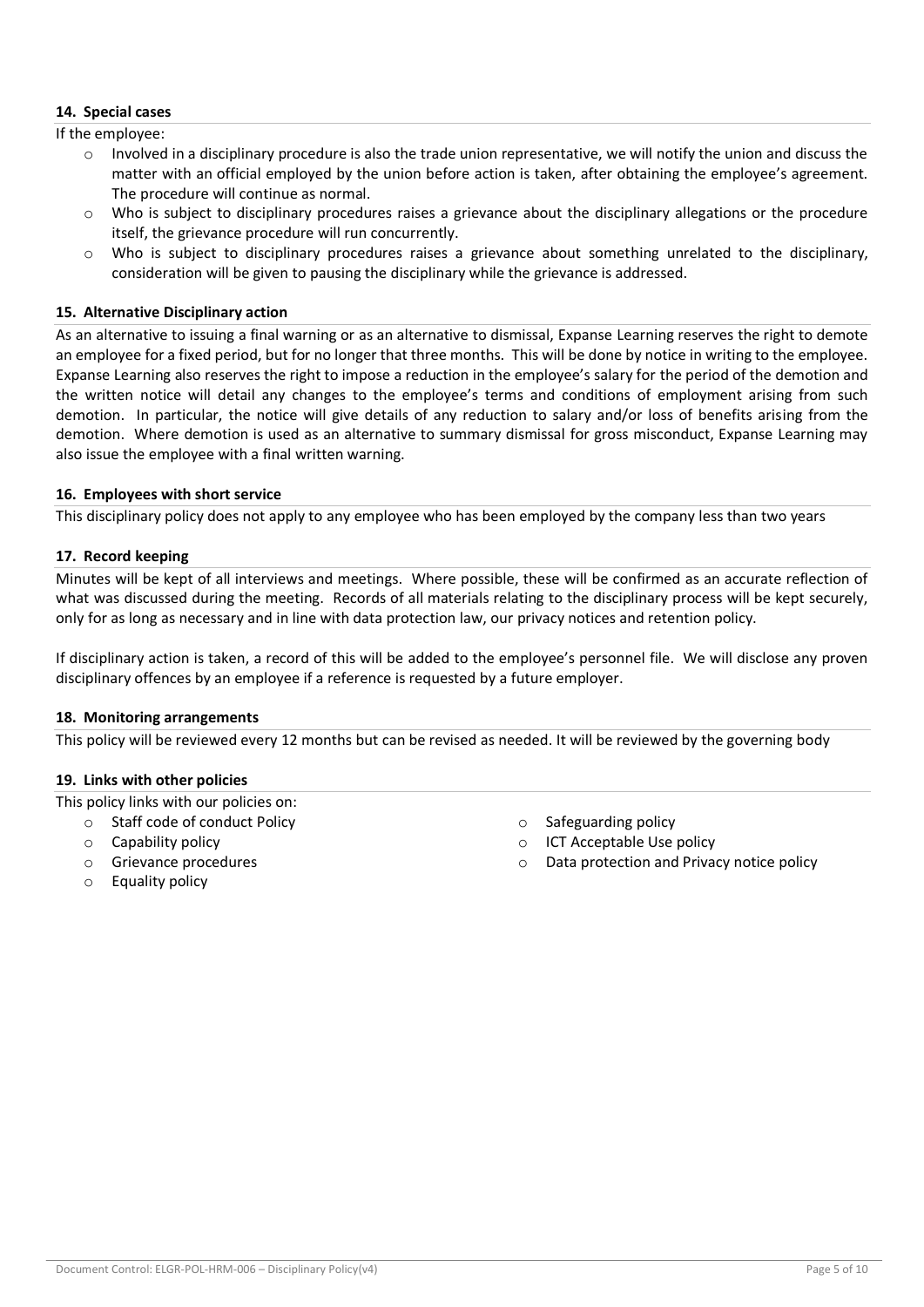#### **Impact of non-compliance**

| Staff:                                     | Disciplinary action, Support, Action Plan                                                           |
|--------------------------------------------|-----------------------------------------------------------------------------------------------------|
| Student:                                   | Not applicable                                                                                      |
| Legislation/organisational:                | statutory and non-regulated compliance. Prosecution, Staff Retention, Poor employee performance etc |
| <b>Compliance lead:</b>                    | Corporate Services                                                                                  |
| <b>Policy Reference:</b>                   | EGL-POL-HRM-006                                                                                     |
| Version:                                   | 4                                                                                                   |
| <b>Agreed policy location:</b>             | DatabridgeMIS                                                                                       |
| Does the policy require Governor approval? | No                                                                                                  |
| Approval                                   |                                                                                                     |



**Version Control**

| Version | Date       | <b>Revision</b>                                                                         | <b>Review Date</b> |
|---------|------------|-----------------------------------------------------------------------------------------|--------------------|
|         | 27/03/2019 | First Issue                                                                             | 26/03/2020         |
|         | 01/09/2019 | Policy review in line with strategic changes and transfer onto 2019/20 policy template. | 31/08/2020         |
|         | 01/09/2020 | Reviewed                                                                                | 31/08/2021         |
| Δ       | 01/09/2021 | Policy Reviewed                                                                         | 31/08/2022         |
|         |            |                                                                                         |                    |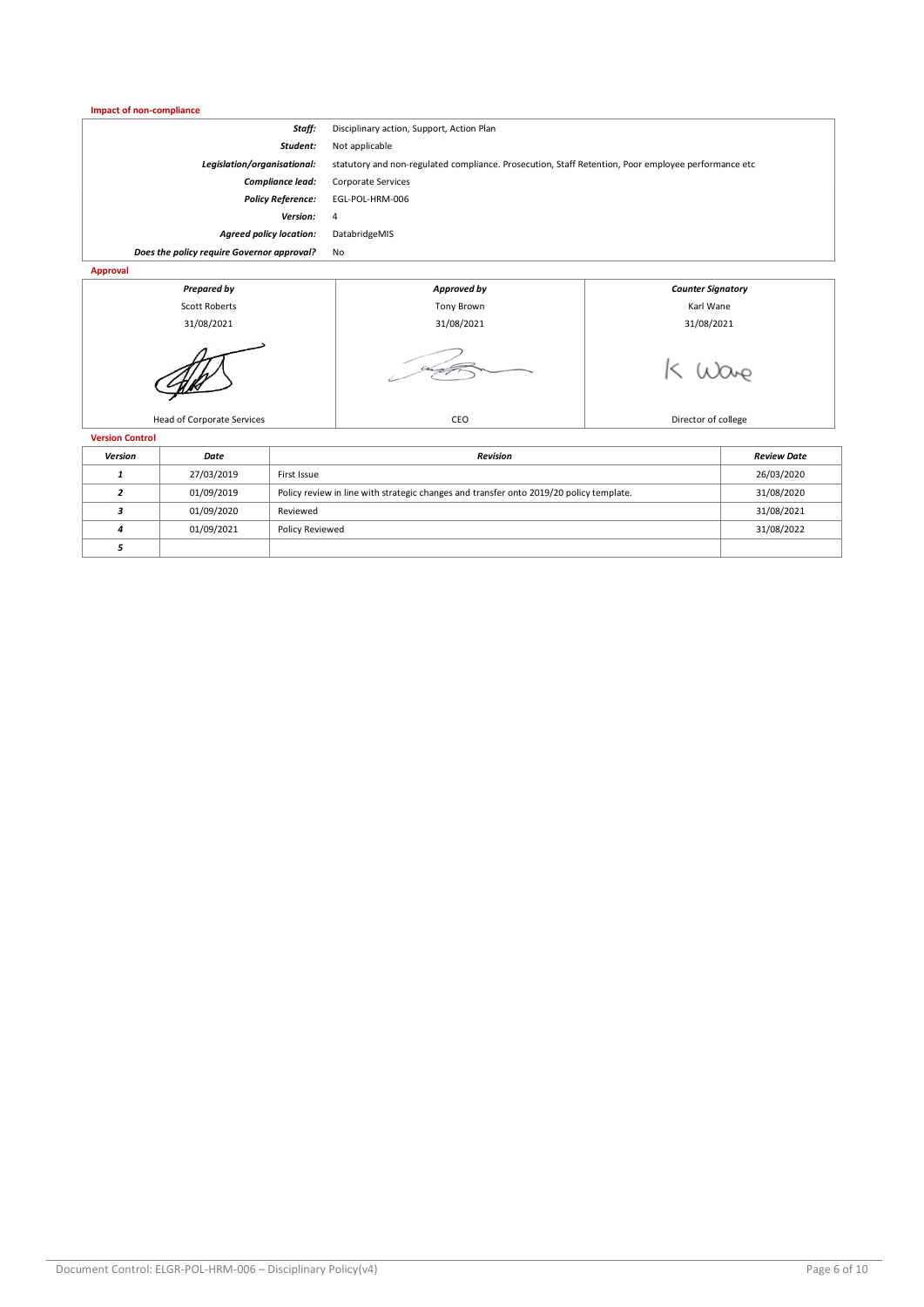## **Appendix 1 -** Instances and behaviours classed as misconduct

Instances of misconduct include *(The following lists are not exhaustive):*

- o Unauthorised absence or persistent lateness from work
- o Minor breach in Expanse Learning policies and procedures
- o Using bad language in front of students
- o Unruly behaviour
- $\circ$  Failure to report any accident or personal injury in which the employee is involved, or which occurred during the course of employment
- o Unsatisfactory standards of work (not related to capability)
- o Inappropriate or unauthorised use of Expanse Learning's facilities, property or equipment
- o Failure to comply with reasonable instructions from senior staff
- o Any other behaviour which Expanse Learning considers to be unacceptable or which brings Expanse Learning into disrepute.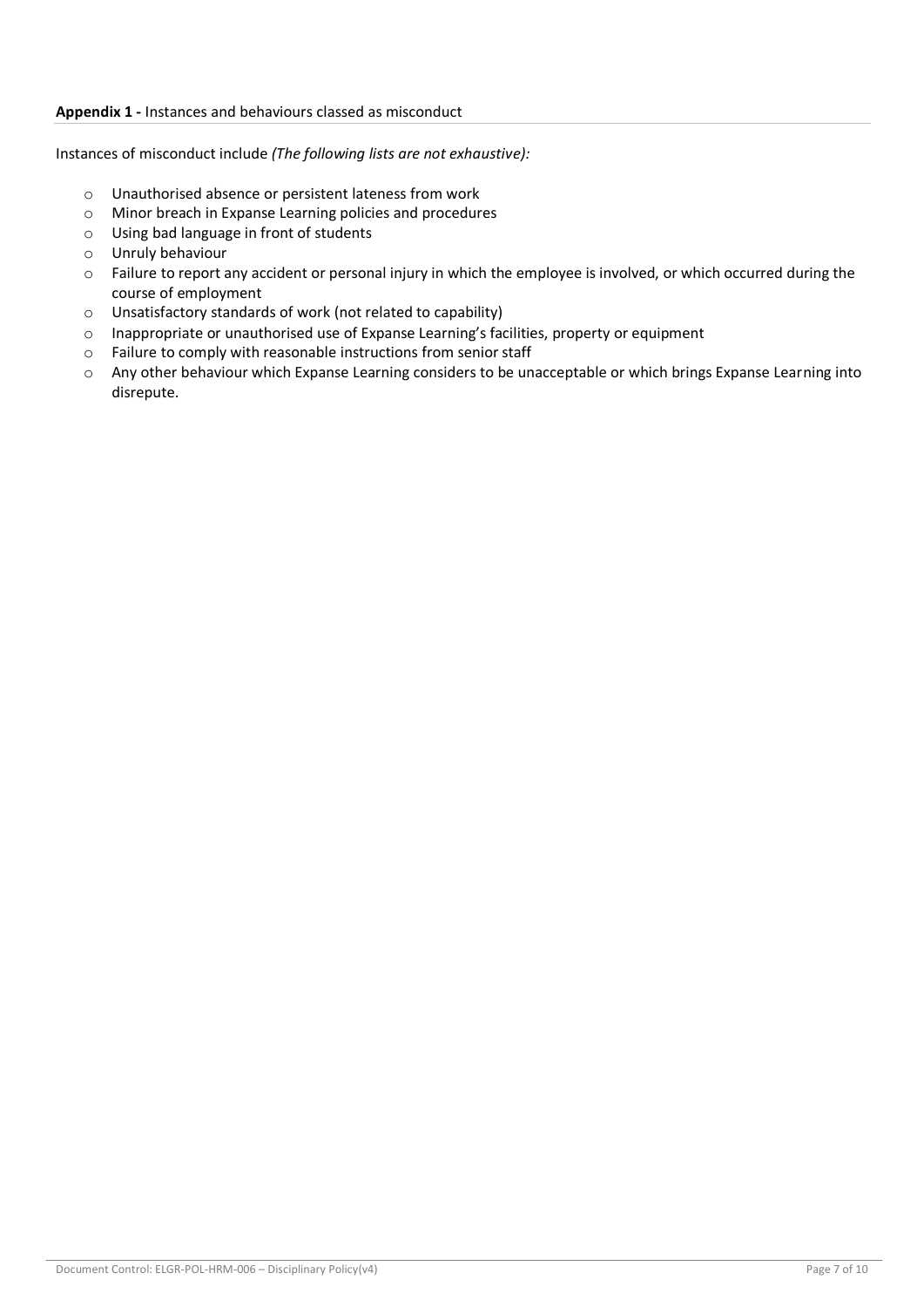## **Appendix 2 -** Instances and behaviours classed as gross misconduct

Instances of gross misconduct include *(The following lists are not exhaustive):*

- o Physical violence, fighting, assault, or attempting to cause, or threatening injury to another while at work or on Expanse Learning property.
- $\circ$  Discrimination, harassment, victimisation and/or bullying of students, colleagues or visitors
- o Sexual offences or misconduct
- o Causing damage to Expanse Learning, its clients or employees' property intentionally, recklessly or through negligence or bad workmanship
- $\circ$  Inappropriate relationships with students or any other actions that would be classed as a serious safeguarding issue
- o Any actions of bribery, including both the offering and accepting of bribes.
- $\circ$  Conviction of a criminal offense, in the reasonable opinion of Expanse Learning, may affect Expanse Learnings reputation or relationships with employees, customers or the public, or otherwise, in the reasonable opinion of Expanse Learning, renders the employee unsuitable to continue the duties for which the employee was engaged. o Unauthorized disclosure of confidential Expanse Learning information.
- $\circ$  Deliberately acting in a way that will cause damage to Expanse Learnings reputation. For example, posting derogatory, offensive, discriminatory or defamatory comments about the company on social media or other online platforms.
- $\circ$  Disregard of any aspect of the Health and Safety Policy. This will include the failure to report any incidents which may endanger the health of others.
- o Serious disregard for Expanse Learning policies and procedures.
- o Making untrue allegations in bad faith against a colleague
- o Misuse of benefits, such as improper use of a staff discount card etc.
- o Dereliction of duty, including sleeping whilst at work and undertaking unauthorized activities during normal working hours.
- $\circ$  Wilful refusal to obey a reasonable management instruction or serious insubordination
- o Using Expanse Learning property, materials or equipment to carry out work for a third party without permission.
- o Vandalism of, or otherwise intentionally interfering with, Expanse Learnings ICT equipment, software, structure and networks
- $\circ$  Dishonesty or suspicion of dishonesty in the performance of duties including, but not limited to theft. misappropriation, or conversion of Expanse Learning or client property, cash, falsifying documents, false declarations in connection with employment or applications for employment.
- o Serious incapacity at work through an excess of alcohol or illegal drugs, whether consumed on or off Expanse premises but which affects the employee's ability to carry out their job duties
- o Bringing illegal drugs or other illegal substances or items or weapons on to Expanse Learning premises.
- o Smoking on company premises.
- o Logging onto sexually explicit websites, downloading or circulating pornographic or other offensive, illegal or obscene material or using the internet or e-mail for gambling, illegal activities or the sending of offensive emails to work colleagues (in the latter case, including from the employee's home computer outside of normal working hours)
- o Engaging in sexual activity on company premises at any time
- o A serious breach of security rules
- o Working for a competitor without permission
- o Knowingly breaking a legal requirement in connection with employment
- o Bringing the company into serious disrepute, even if done in the employee's own time
- o Unauthorised absence, including failure to return from a period of annual leave or other approved leave of absence
- $\circ$  Breaching copyright or any other proprietary interest belonging to the company.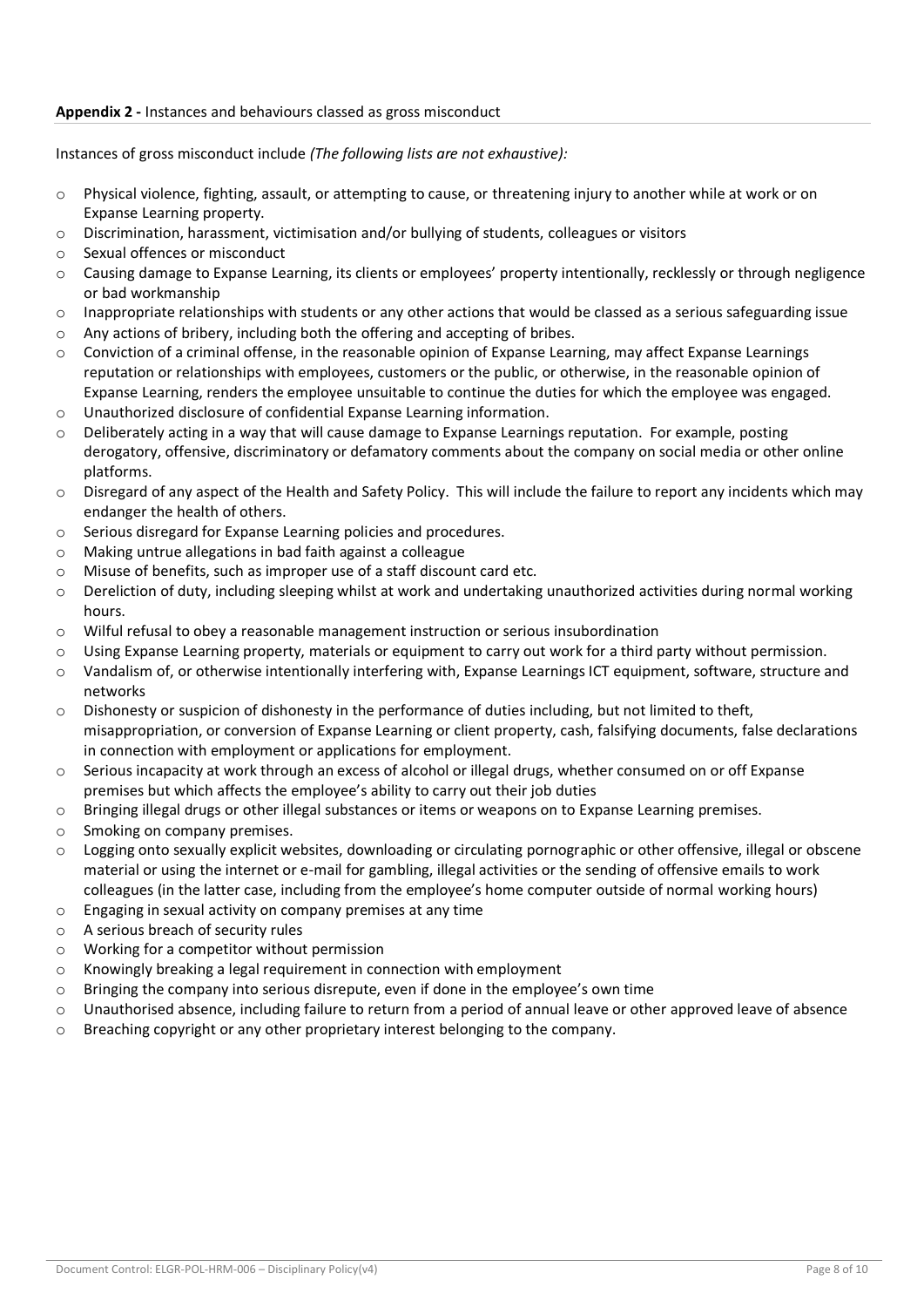Teacher misconduct guidance from the Department of Education (DfE) explains that, among other things, the following offences will be serious enough to warrant prohibition of teaching:

- o Serious departure from the personal and professional conduct elements of the Teachers' Standards
- o Misconduct seriously affecting the education and/or wellbeing of students, and particularly where there is a continuing risk
- o Actions or behaviours that undermine fundamental British values
- o Abuse of position or trust (particularly involving vulnerable students) or violation of the rights of students
- o Sustained or serious bullying, or other deliberate behaviour that undermines students, the profession, the school or colleagues